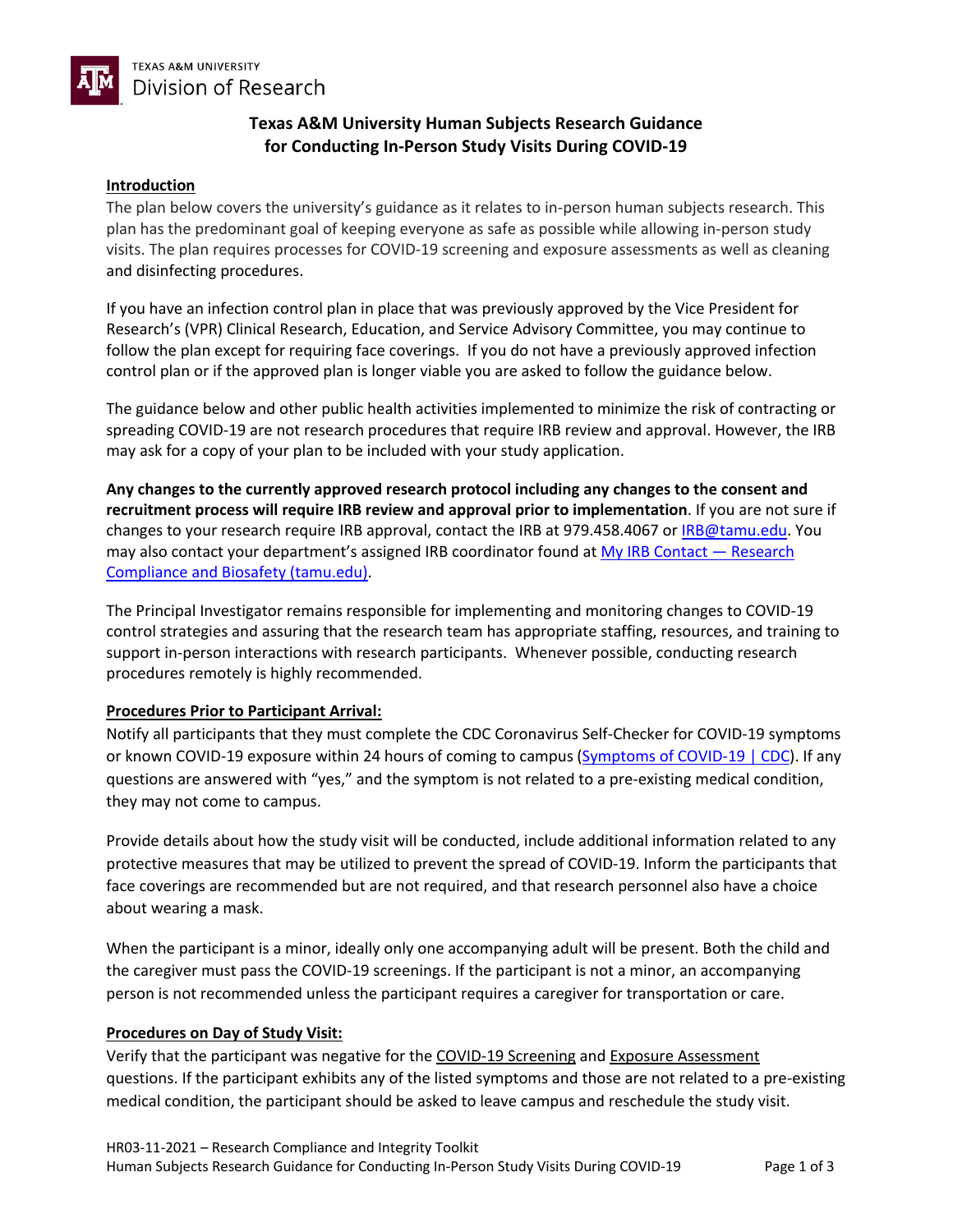

### **TEXAS A&M UNIVERSITY** Division of Research

Time of entry, duration of visit, confirmation of screening, and contact information for potential contact tracing should be entered into the contact tracing log.

All research personnel must pass the same screening when study participants are scheduled for the day. The number of research personnel in the lab/testing area should be limited to as few as necessary to conduct the required study procedures.

Schedule appointments so that they do not overlap with those of other participants and whenever possible keep participants 6 feet or more apart in waiting areas. Allow sufficient time between participants in the research lab or testing area to clean applicable surfaces with an EPA-approved cleaner, for the required contact time.

Research staff, participant, and any accompanying adult must wash their hands with soap and water or use hand sanitizer before and after each appointment, including when first entering the research area. Hand washing or hand sanitizer use should be available throughout the visit.

The participant must be given the participant acknowledgement letter to sign, in addition to the consent form for the study. Ensure the participant retains a copy. Keep a signed copy of the acknowledgement in the participant's research file. If the participant is not comfortable with the COVID precautions listed, they may reschedule or choose to withdraw from the study.

Maintain social distancing between individuals whenever possible throughout the visit.

If the participant chooses to wear a mask and the research calls for the participant to *not* wear a mask for a particular procedure, this will be discussed with the participant. If the participant is not comfortable removing the mask, they may reschedule or choose to withdraw from the study.

When the study involves the collection of biological samples (i.e., blood, saliva), study personnel should follow standard biosafety procedures. Gloves may also be worn by study personnel for any direct contact with human participants. If gloves are used, CDC guidelines for removing gloves should be followed.

All equipment and surfaces must be thoroughly cleaned after each participant with a disinfectant that meets CDC and EPA guidelines with disinfectant-specific contact times as follows:

Applicable surfaces include, at a minimum: keyboards, chairs, instrumentation, touchpoints, and any items that come in contact with the participant or investigator/study personnel.

If disinfectant is used, research data collection sessions should be scheduled to allow sufficient time for proper cleaning and disinfection of the area and equipment between participants.

To make sure disinfectant is effective, follow all disinfectant-specific instructions, including ensuring the item/surface is left wet with disinfectant for the required contact time.

These cleaning standards are recommended for any space or research lab in which human participants are seen.

Single-use or disposable supplies are encouraged when possible. In the event that sensitive equipment cannot be cleaned, appropriate protective equipment may be applied to the equipment (such as a